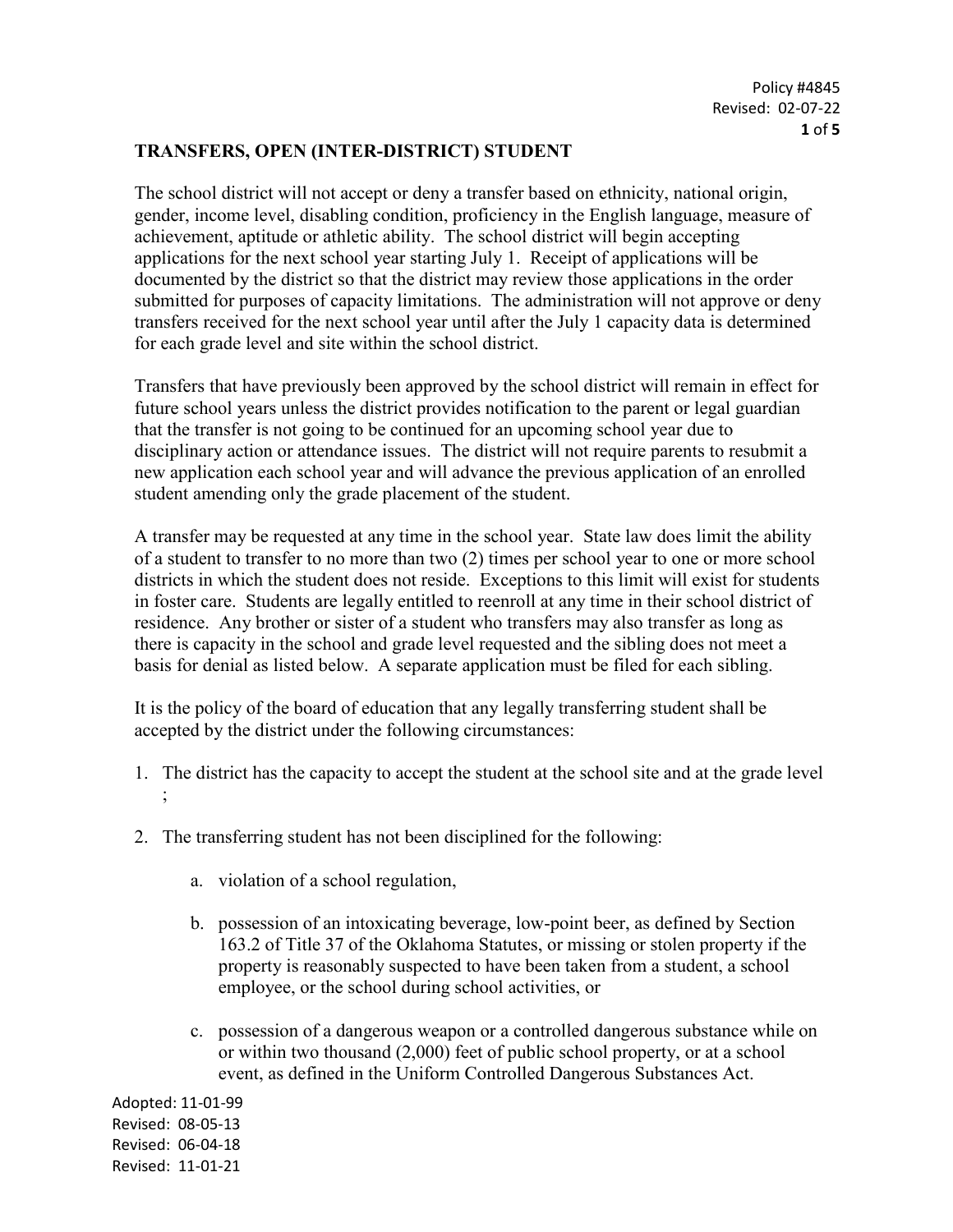3. The transferring student does not have a history of absences. "History of absences" means ten or more absences in one semester that are not excused for the reasons provided in 70 O.S. § 10-105 or due to illness.

## **Determining Capacity**

By the first day of January, April, July and October, the board of education shall establish the number of transfer students the district has the capacity to accept in each grade level for each school site within the district. The number of transfer students for each grade level at each site that the district has the capacity to accept will be posted in a prominent place on the school district's website. The district shall report to the State Department of Education the number of transfer students for each grade level for each school site which the district has the capacity to accept.

In making the decision to determine capacity, the board of education shall review class size limits specified in 70 O.S. § 18-113.1 and multiply those limits times the number of classroom teachers employed by the school district at each grade level in each school, with some notable exceptions.

Edmond Public Schools ascribes to the large body of evidence that establishes the value and importance of smaller class sizes in early childhood programs, which enhance program quality and child outcomes. Thus, we have established smaller class capacities for Pre-K, Kindergarten, and Grade 1in an effort to create smaller staff-child ratios, providing increased opportunities for the children to interact with their teachers and receive more individualized attention with the aim of better student outcomes and increased levels of learning.

The district has a capacity of 18 students in Pre-K at all Edmond elementary schools. The district has a capacity of 18 students in Kindergarten at all Edmond elementary schools. The district has a capacity of 19 students in Grade 1 at all Edmond elementary schools. The district has a capacity of 20 students in Grades  $2 - 5$  at all Edmond elementary schools. The district has a capacity of 280 students per grade level in Grades  $6 - 8$  at all Edmond middle schools.

The district has a capacity of 500 students per grade level in Grades  $9 - 12$  at all Edmond high schools.

The high school capacity is based on the physical classroom space available to accommodate the student bodies in the district's comprehensive high schools. Each of the schools was designed for a grade level population of 500 students.

For any of the grade level capacities cited above, if classroom square footage is not sufficient to accommodate that number of students due to a specific classroom being disproportionately sized, the district's capacity numbers will reflect a lesser amount based upon that classroom size.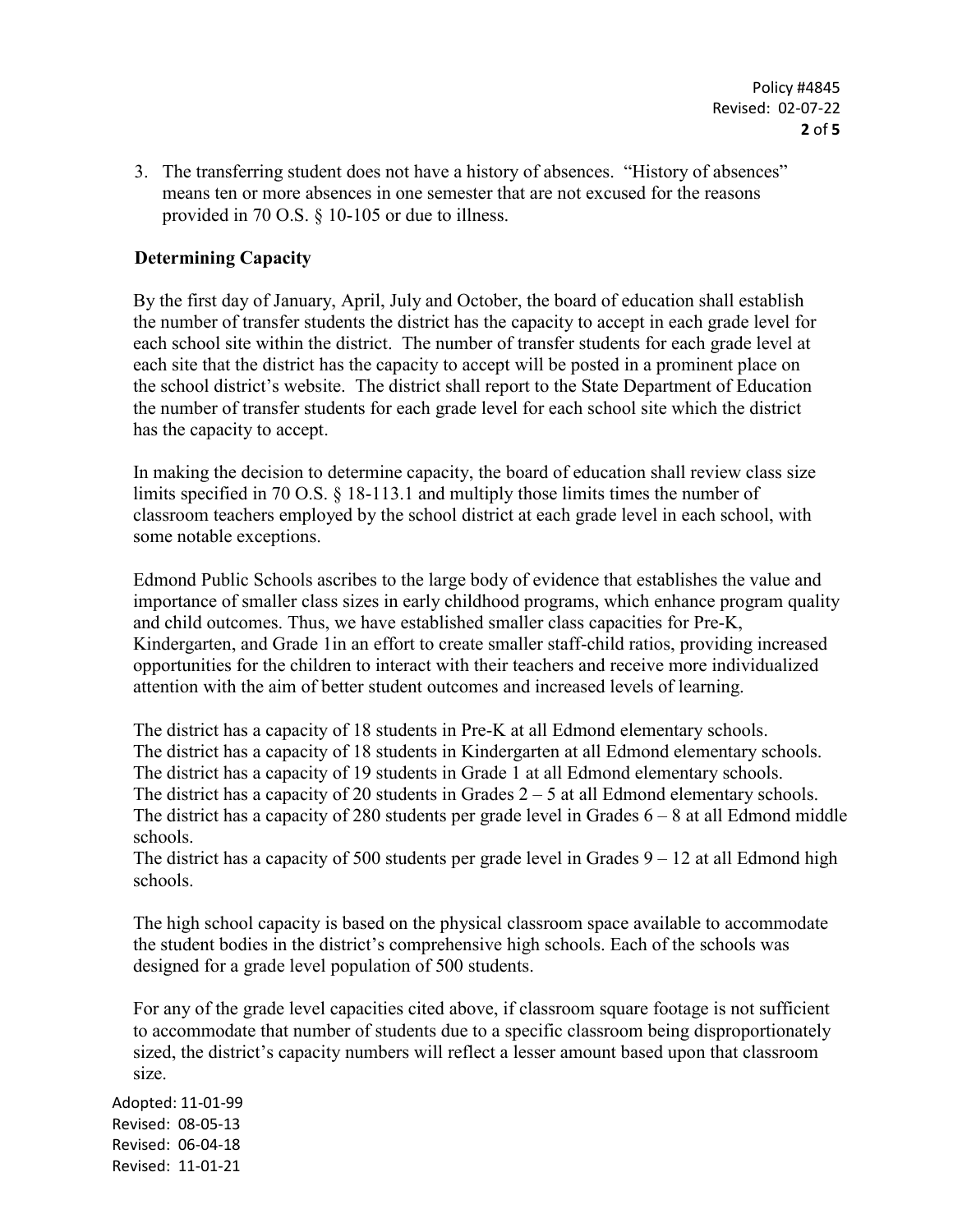Policy #4845 Revised: 02-07-22 **3** of **5**

### **Transfers for District Teachers' Children**

A student shall be allowed to transfer to a district in which the parent or legal guardian of the student is employed as a teacher as per 70 O.S. § 8-113.

#### **Transfers for Children of Uniformed Military Services**

Students who are the dependent children of a member of the active uniformed military services of the United States on full-time active-duty status and students who are the dependent children of the military reserve on active duty orders shall be eligible for admission to the school district regardless of capacity of the district. Students shall be eligible for military transfer if:

- 1. At least one parent of the student has a Department of Defense issued identification card; and
- 2. At least one parent can provide evidence that he or she will be on active-duty status or active-duty orders, meaning the parent will be temporarily transferred in compliance with official orders to another location in support of combat, contingency operation or a national disaster requiring the use of orders for more than thirty (30) consecutive days.

### **Application Approval Protocol**

The district will approve or deny the application and notify the parent of the student of the determination in writing within thirty (30) days of receiving an application. The school district shall enroll transfer students in the order in which they submit their applications. If the number of student transfer applications exceeds the capacity of the district, the district shall select transfer students in the order in which the district received the application.

If the transfer application is accepted, the district shall notify the parents of the acceptance. The parent shall provide the district with written notification that the student will be enrolling within ten (10) days of notification of acceptance. Failure to notify the school district within ten (10) days of acceptance shall result in the cancellation of the transfer. The district will provide a written noticed of the cancellation to the parent of the student immediately upon cancellation. If accepted, a student transfer is granted for the existing school year and may continue to attend in future years. At the end of the school year, the district may deny continued transfer of the student due to disciplinary reasons or a history of absences. Written notice of the intention to deny continued transfer of the student shall be given to a parent of a student no later than July 15. The parent may appeal the denial of a continued transfer.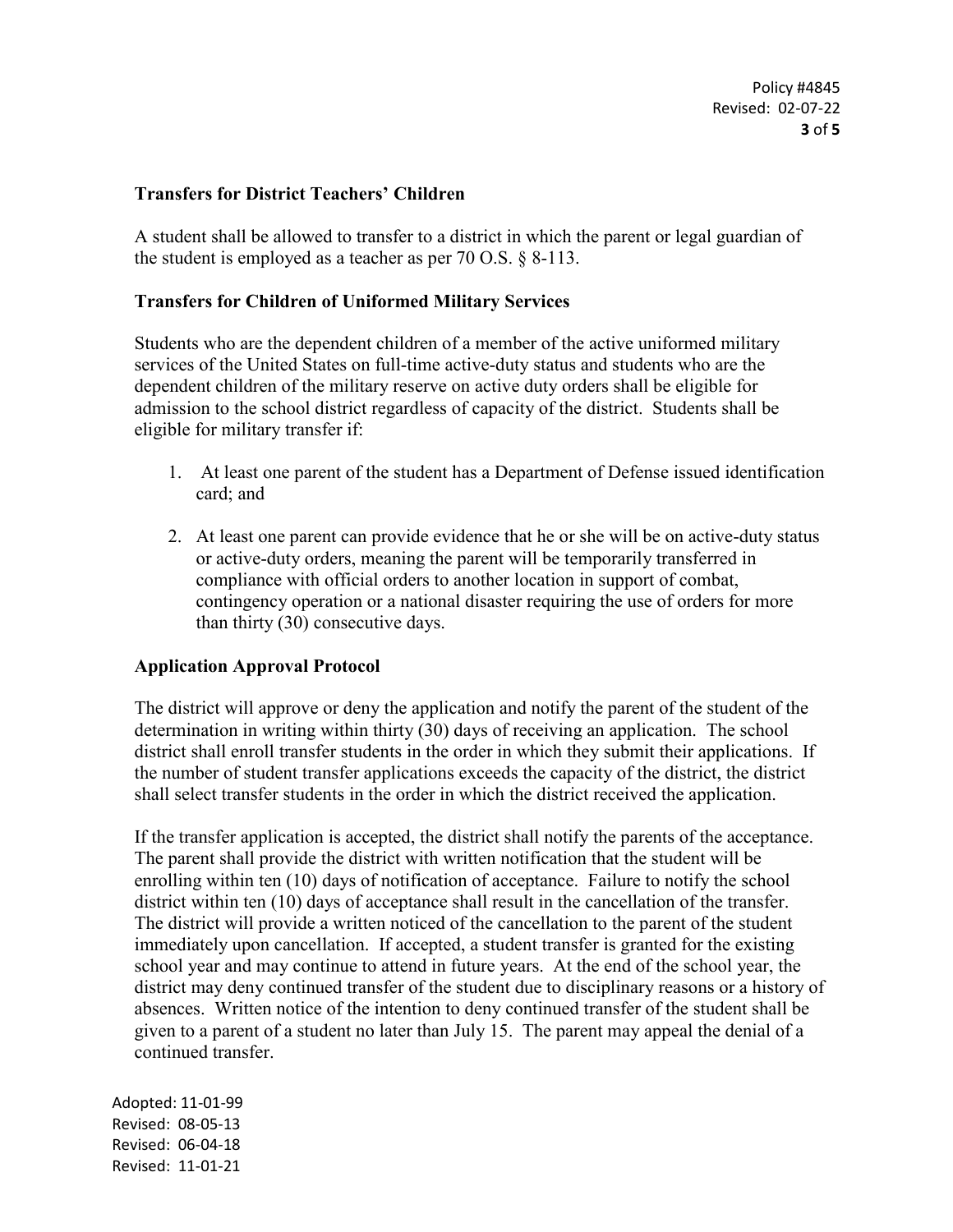If a transfer request is denied by the school district, the district shall provide notification of the denial in writing to the parent by either hand-delivery, by U.S. Mail or electronic mail. The notification shall include:

- 1. An explanation including but not limited to any citation to the statute, regulation, or school district policy under which the denial was made;
- 2. A copy of the policy adopted by the district for determining the number of transfer students the school district has the capacity to accept;
- 3. A copy of 210:10-1-18.1 from the Administrative Code; and
- 4. The date upon which the appeal will be due.

# **Appealing a Transfer Request Denial**

If a transfer request is denied by the administration, the parent or legal guardian of the student may appeal the denial within ten (10) days of notification of denial to the board of education. If notification was hand-delivered, the appeal period shall begin the day after the notification is delivered. If notification is sent by U.S. Mail, the appeal period shall begin three (3) days after the notification is mailed. If notification is sent via electronic mail, the appeal period shall begin the day after the notification is sent. The board of education shall consider the appeal at its next regularly scheduled board meeting if notice is provided prior to the statutory deadline for posting the agenda for the meeting. The board of education shall accept an otherwise untimely appeal if a parent of a student can establish that they did not receive actual notice of the notification denying the transfer request, and the appeal was submitted within ten (10) days after the parent of the student actually received notice.

The appeal to the board of education shall be submitted to the office of the superintendent. The appeal shall include the following:

- 1. The name, address and telephone number of the parent of the student and the student for whom the appeal is being taken;
- 2. The date the district gave notice denying the transfer request;
- 3. The basis for appealing the decision of the school district; and
- 4. The name, address and telephone number of the legal representative, if applicable.

During the appeal, the board will review the action of the administration and the appeal paperwork submitted by the parent of the student to make sure that the district policy was followed with regard to the denial of the transfer. The board of education will meet in an executive session to review the educational records of the student. If the policy was not followed, the board of education shall return to open session to vote to overturn the denial and the transfer will be granted. This will be a paper appeal and will include the written documentation utilized by the school district as well as a written response from the parent or legal guardian which explains why the policy was not followed.